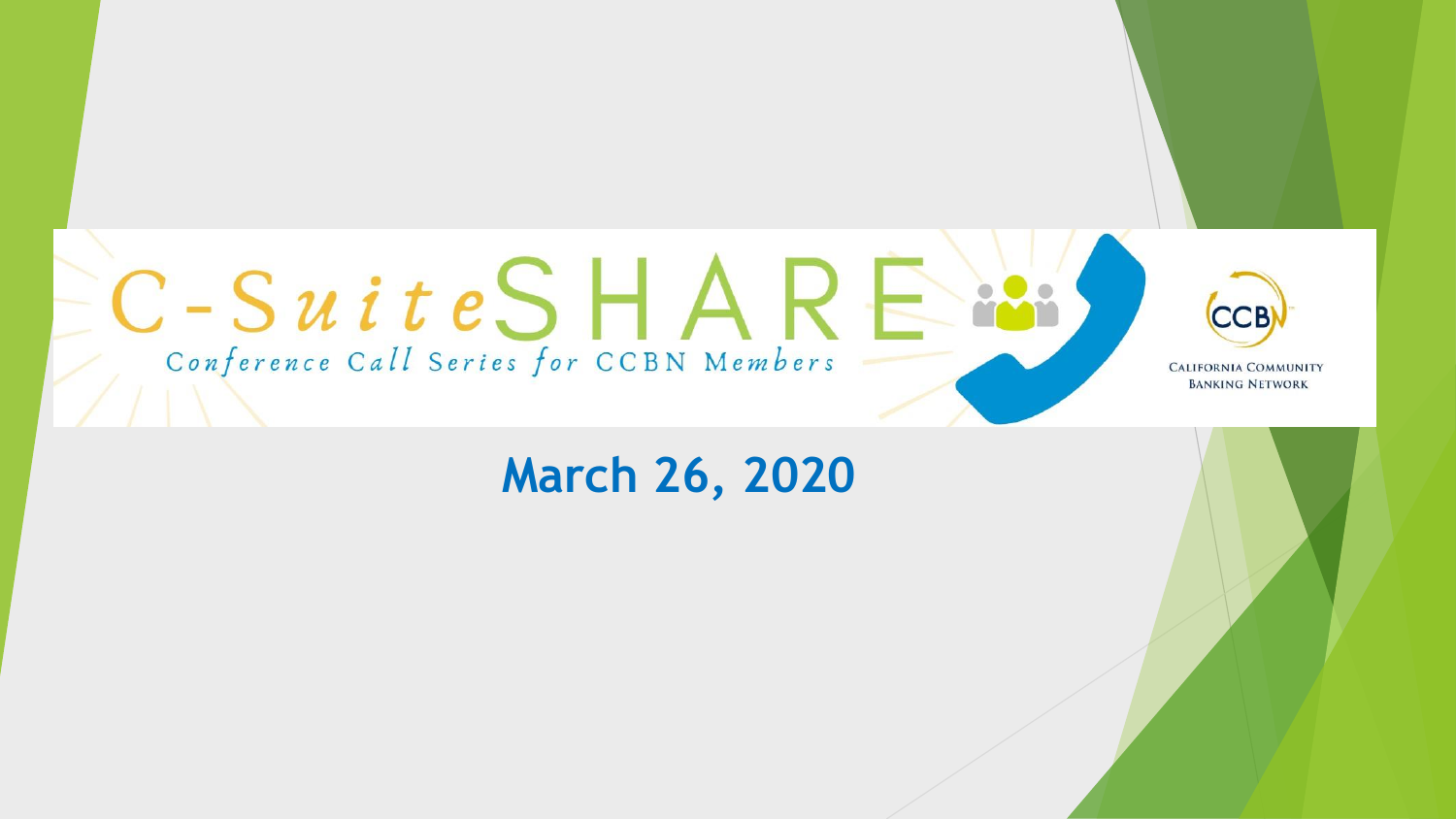**Thank you for joining CCBN, to better manage this call and accommodate a large quantity of callers, please:**

- Mute all calls to avoid background noise.
- Uncheck the share screen/video icon if you are using your computer and do not want to appear on the screen.
- Ask any questions through the CHAT function (the icon in the upper right-hand corner  $\Box$  and send to everyone or send to CCBN organizers) Or e-mail questions to [info@ccbnetwork.org](mailto:info@ccbnetwork.org). We will not be able to accommodate questions for those using the call-in only option.
- This call is being recorded.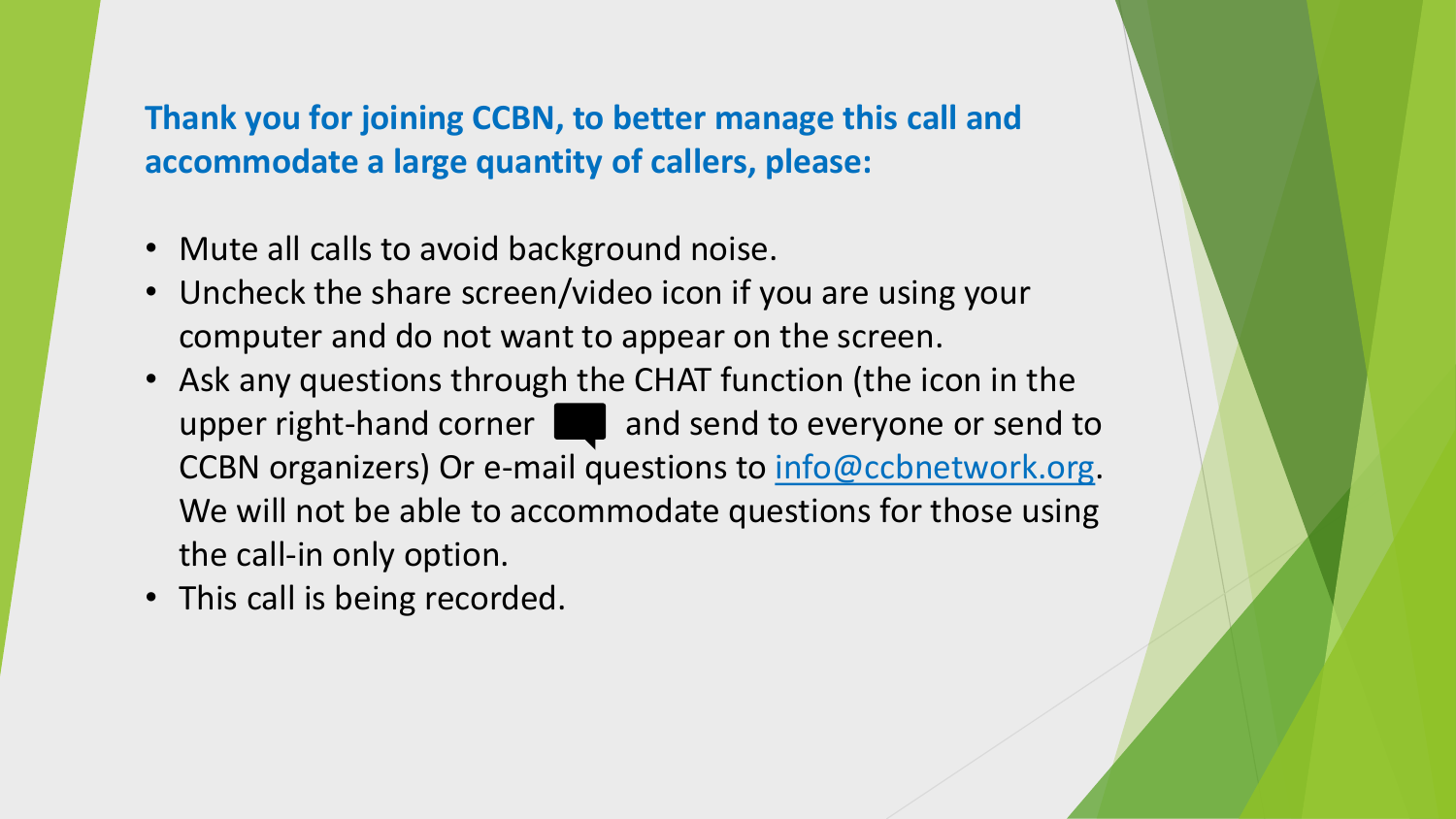#### **AGENDA**

- **Staffing**
- **Operational matters**
- **Lending**
- **Depositors**
- **Regulatory and Shareholders**
- **Other Matters – What can CCBN do for community banking right now?**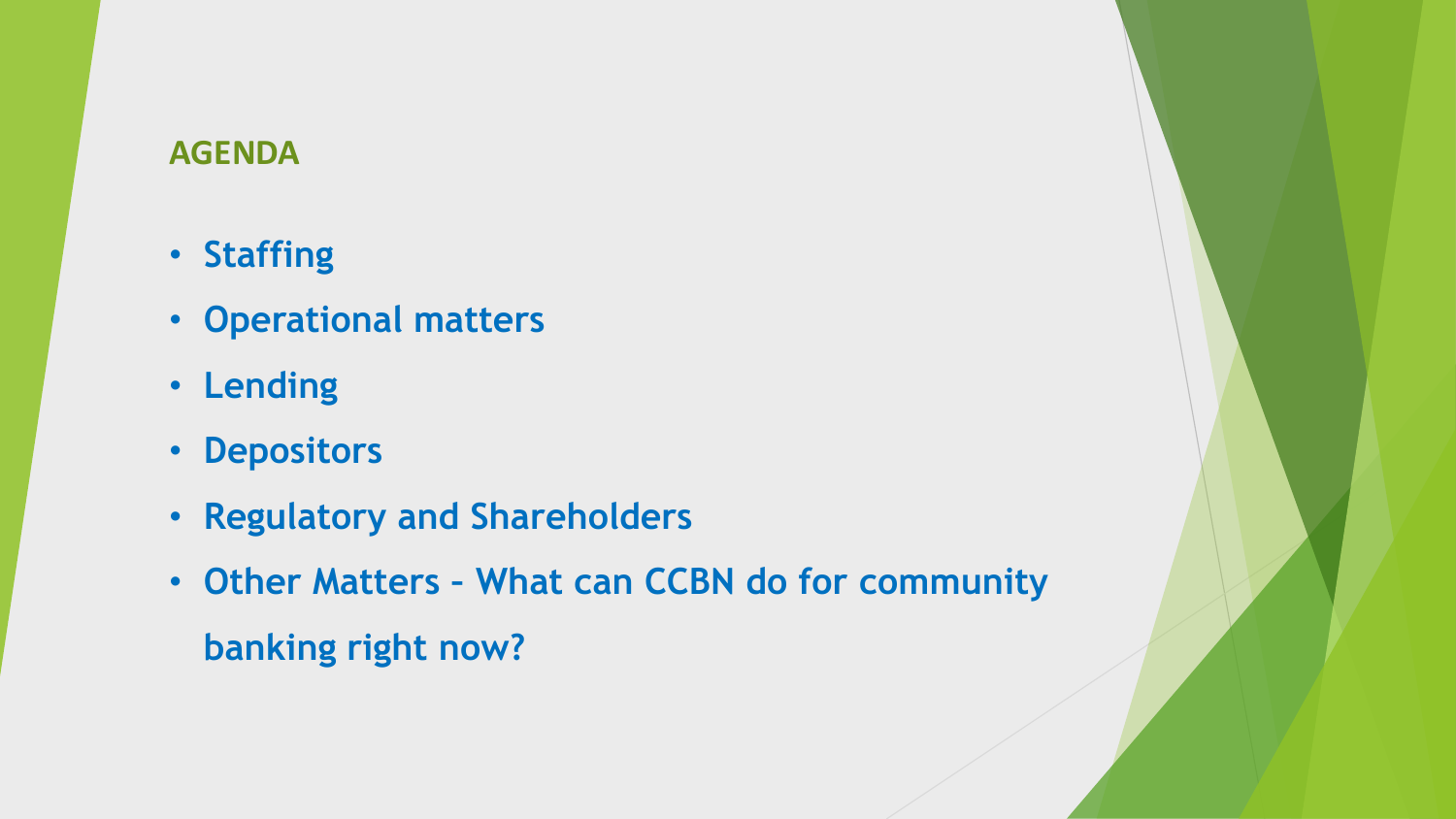### **Staffing**

- What are staffing attitudes? What are you doing to keep morale and safety up?
- Any bonuses or increase in pay?
- How are you dealing with leave time?
- How are you arranging temporary staffing needs?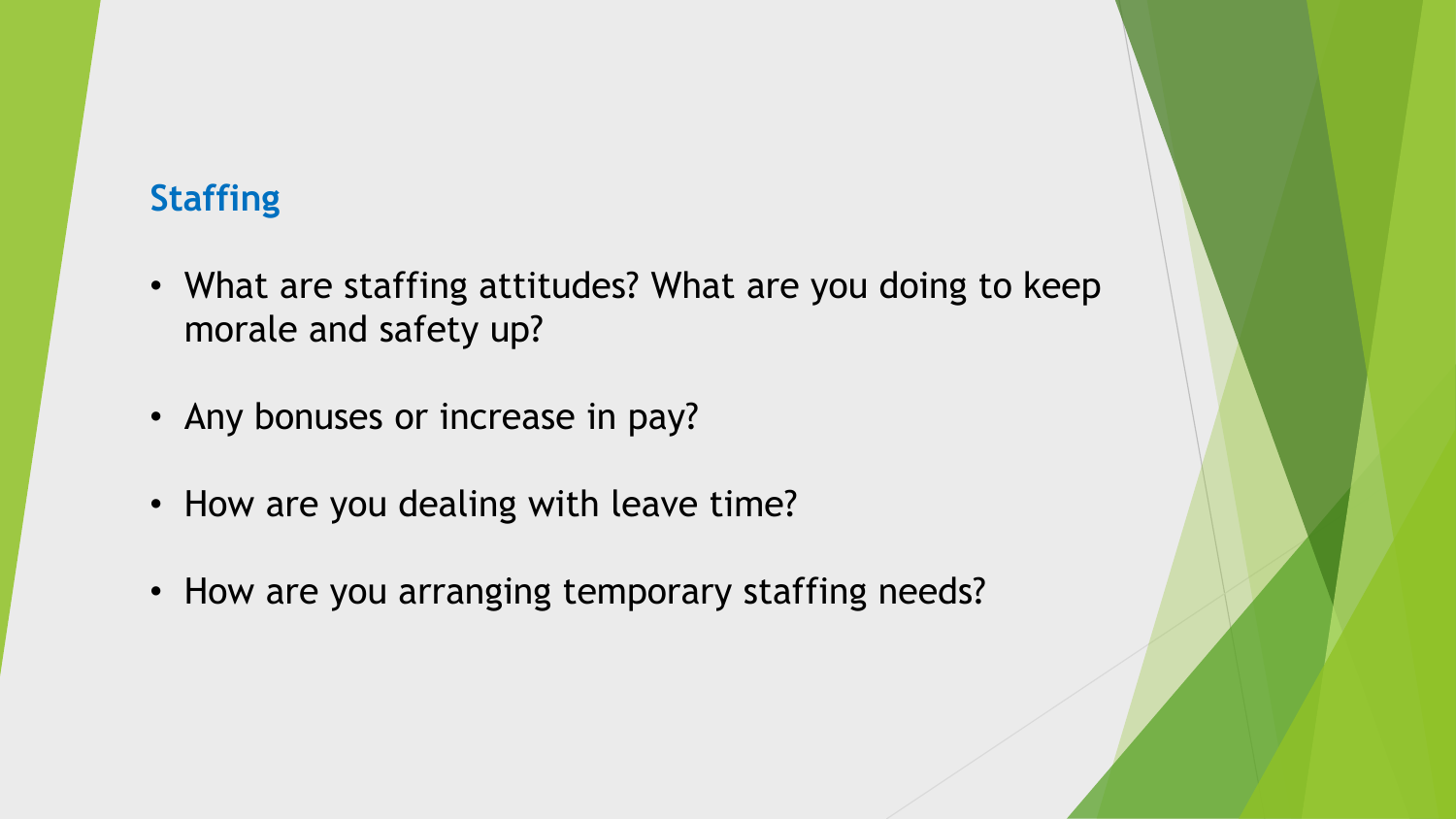#### **Operational matters**

- What are banks doing re: operations and offices open, closed, limited hours?
- Response from customers and response from staff?
- What are you seeing re: cash levels?
- What is happening regarding opening new accounts, on site or remote?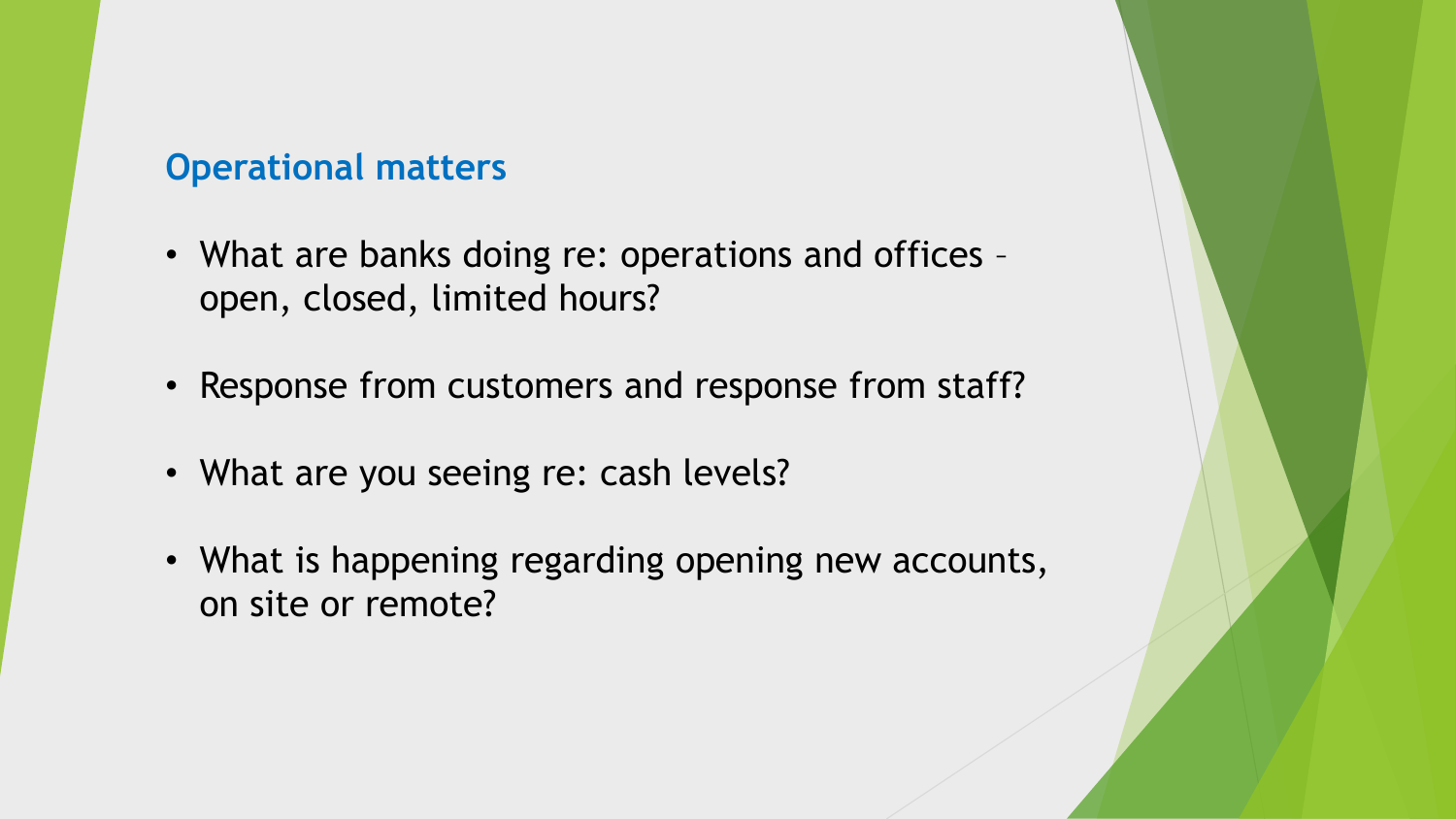## **Lending**

- What are the borrowers asking for now? How quick are you turning around requests?
- Have you shocked test the portfolio? What parameters have you used?
- Where is the exposure you are seeing in the portfolio at this time?
- What kind of deferral program are you using principal and interest or interest only? Is there consideration for a longer interest only modification re: CRE loans (maybe six months?)
- What issues do you have re: ALLL at this time Are more provisions expected in short term?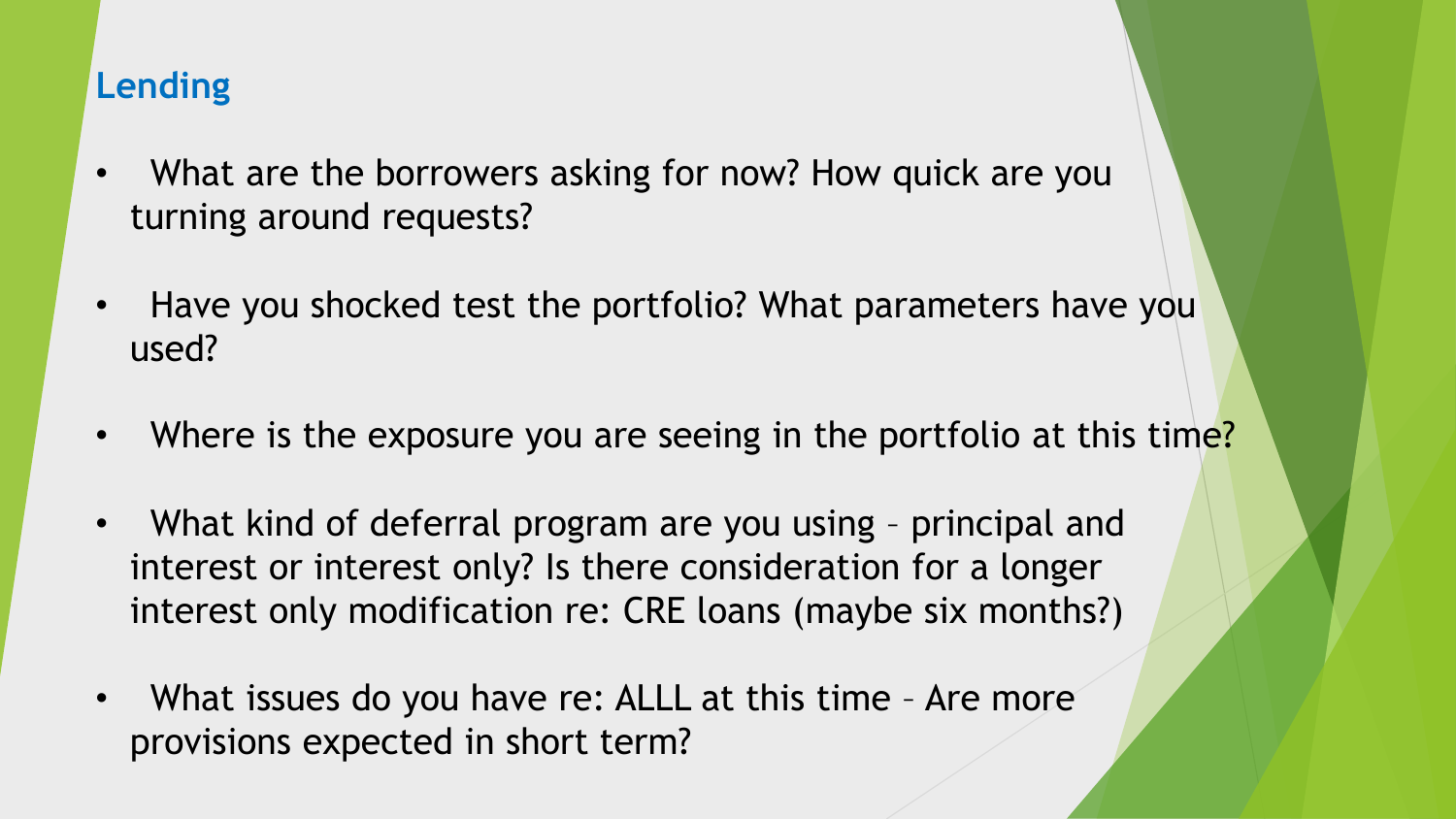#### **Depositors**

- Are you lowering deposit rates? How aggressive? Depositor reaction?
- Any issues with large depositors and overall bank safety? What are you communicating?
- Expectations for deposit levels and liquidity in next thirty days?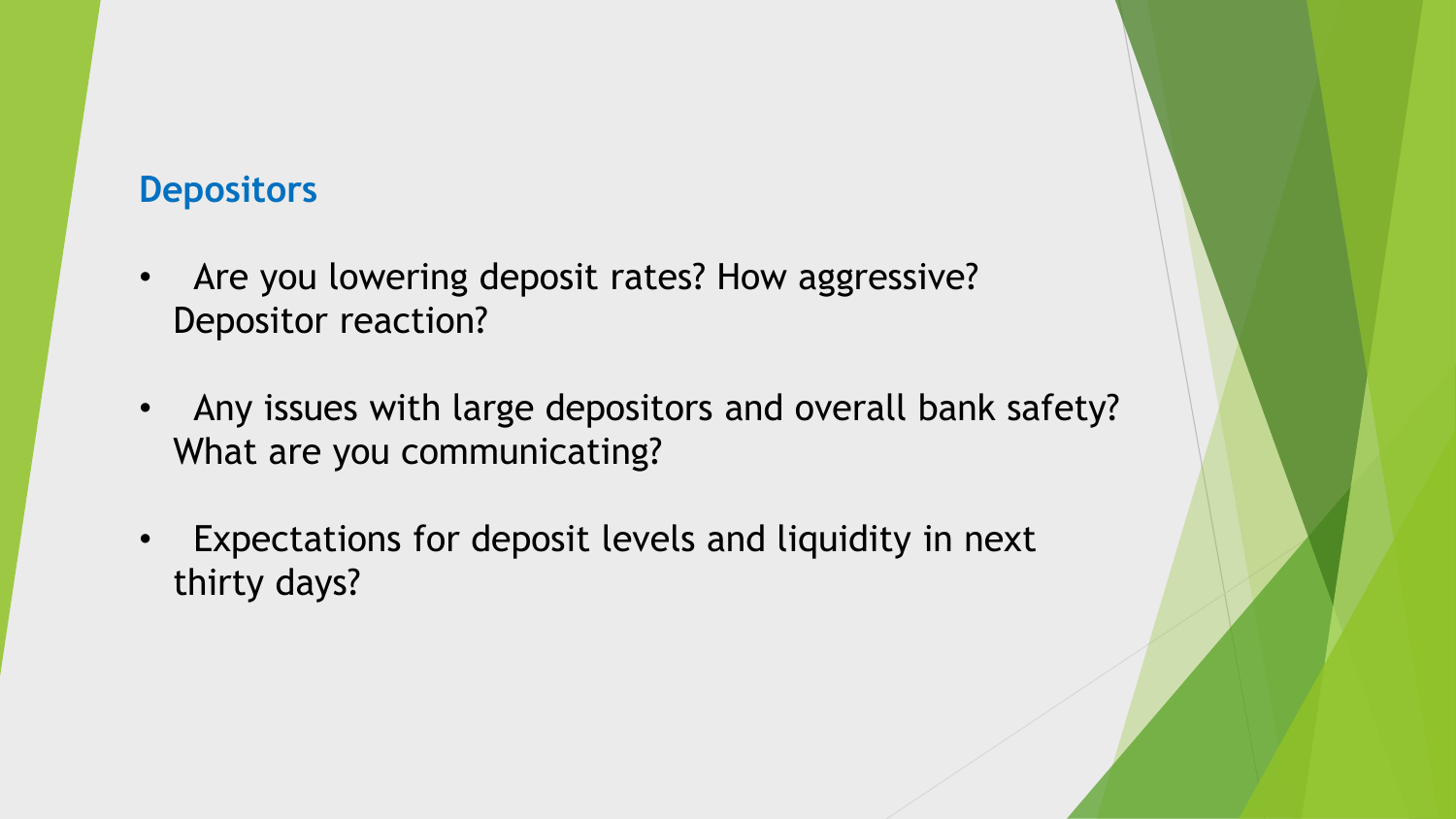## **Regulatory and Shareholders**

- Reaction and dialogue with regulators? Any issues that have come up?
- What reaction to shareholders what are you messaging at this time?
- Are you pushing out or moving forward with shareholder meetings – reasons?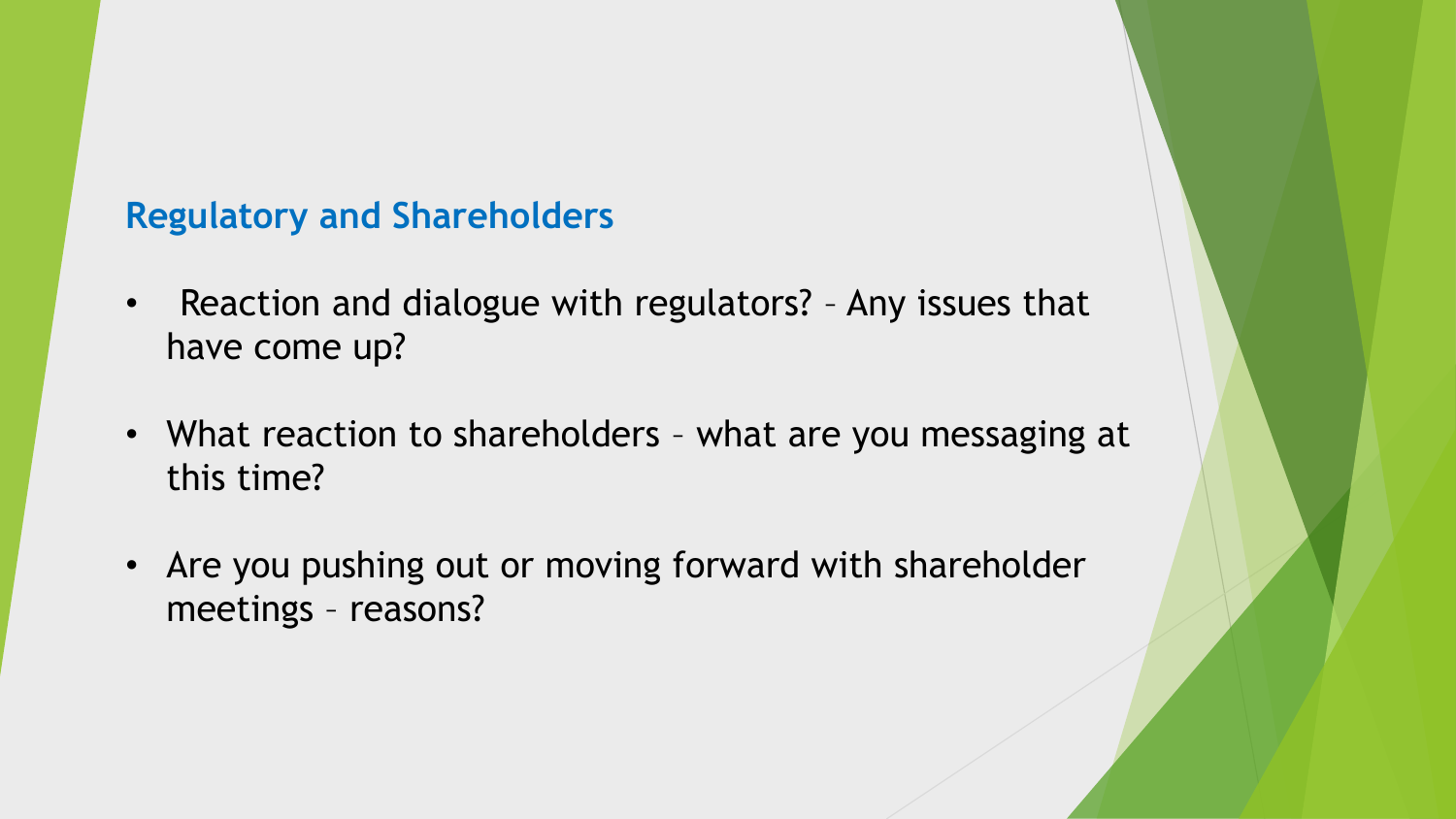**Other Matters – What can CCBN do for community banking right now?**